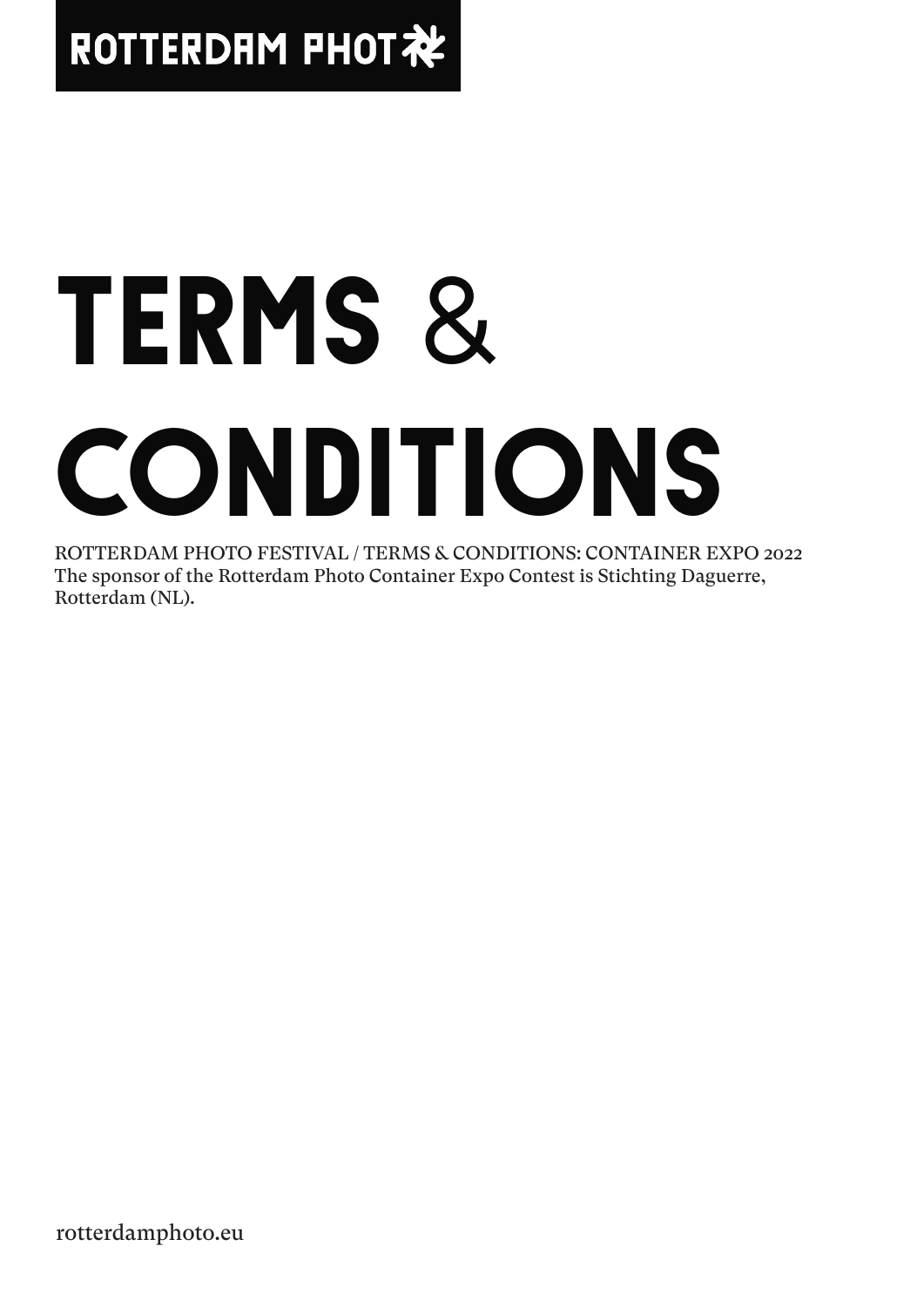#### **TERMS**

The Contest has an early bird deadline of October 10th, 2021 at 11:59 pm PST (the Early Bird Deadline). The Contest has a regular deadline of November 1st, 2021 at 11:59 pm PST (the Regular Deadline). If extended, the final deadline (the Final Entry Deadline) will be November 11th, 2021 at 11:59PM (PST). All entries must be received by the Final Entry Deadline.

#### **WHO MAY ENTER**

Contest is open to professional and amateur International photographers. Entrants must be at least 16 years of age as of the date of entry. Stichting Daguerre staff, judges, and their families are not eligible to enter the competition. CON-TEST IS VOID WHERE PROHIBITED.

#### **COST OF ENTRY**

Submission is for free. If the jury select your work to exhibit at Rotterdam Photo the costs are as following:  $\cdot$  Full container (20ft)  $\epsilon$ 650,- excluding VAT for Dutch participants. Early Bird entry  $€600, -$  · Shared container (20ft)  $€400, -$  excluding VAT for Dutch participants. Early Bird entry  $\xi$ 350,-  $\cdot$  Full container (10ft)  $\xi$ 500,excluding VAT for Dutch participants. Early Bird entry €450,-

International credit cards are accepted. Note: you can sell your work at Rotterdam photo, the organisation does not take any commissions.

#### **HOW TO ENTER**

To enter electronically, please visit rotterdamphoto.eu to submit. Once the registration process has been completed, you will receive an email confirmation. Simply log onto the website and follow the online instructions to upload images from your computer. • You may enter any number of entries • No mail-in entry is available for this Contest • Each Entry consists of an entry form, five images, a short artist biography and a description of the submitted work • Each submitted photograph, in its entirety, must be a single work of original material taken by the Contest entrant

By entering the Contest, entrant represents, acknowledges and warrants that the submitted photograph is an original work created solely by the entrant, that the photograph does not infringe on the copyrights, trademarks, moral rights, rights of privacy/publicity or intellectual property rights of any person or entity, and that no other party has any right, title, claim or interest in the photograph.

Photographs that include sculptures, statues, paintings, and other works of art will be accepted as long as they do not constitute copyright infringement or fraud, provided that entrants must be prepared to provide a release form as described below in "Third Party Releases/Licenses."

When photographing the work of others, it must be as an object in its environment and not a full-frame close up of another person's art.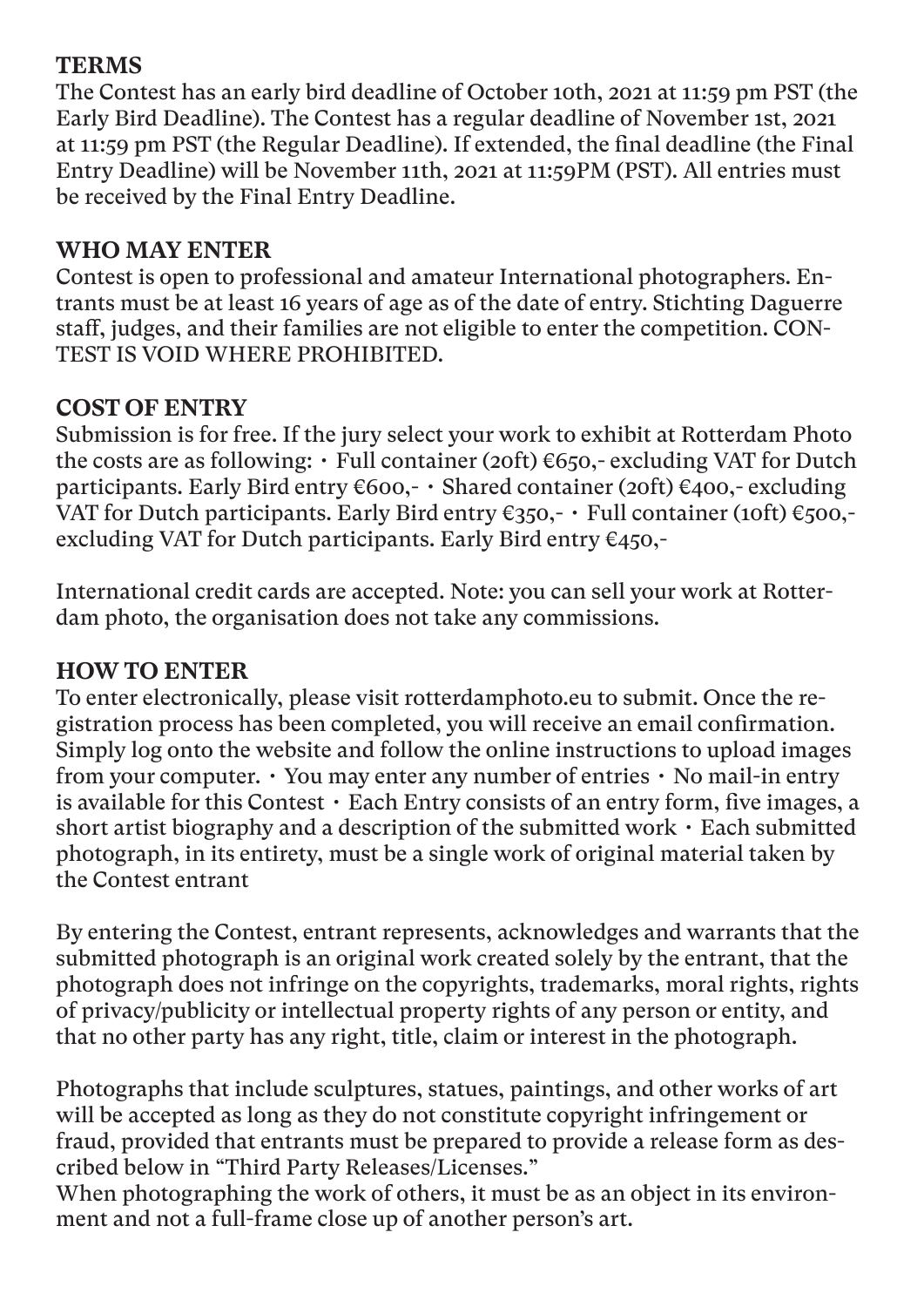If the Photograph includes other people, you must be prepared to provide a signed written personal release from all persons who appear in the Photograph submitted, authorizing use of the Photograph as provided below in "Third Party Releases/Licenses." If you are unable to provide a personal release, upon request by Sponsor and in the form provided by Sponsor, then your entry may be disqualified. You do not need to send the release with your entry. If you win, we will contact you if a model release is needed.

The entries will be judged in accordance with the Judging Criteria, as defined below. The photograph must not, in the sole and unfettered discretion of the Sponsors, contain obscene, defamatory, sexually explicit, or otherwise objectionable or inappropriate content. Photographs deemed inappropriate will be disqualified.

On-line entries must be made by the authorized account holder of the e-mail address submitted at the time of entry. "Authorized account holder" is defined as the natural person who is assigned to an email address by an Internet access provider, online service provider, internet domain owner, or other person or organization (e.g., business, educational institution, etc.) that is responsible for assigning email addresses for the domain associated with the submitted e-mail address.

# **CATEGORIES**

Categories and themes are specified on the home page of Rotterdam Photo Container Expo Contest website.

#### **COMPETITION PRIZES**

Prizes are specified on the Awards page of Rotterdam Photo Container Expo Contest website.

# **JUDGING**

Contest consists of three (3) rounds of evaluation. In each round, a panel of experts in photography (the "Judges") will each review a portion of the entries and select a group of entries in each Category to proceed to the following round. Entries will be judged on the basis of creativity, photographic quality and effectiveness in expressing the contest theme. Winners will be announced on this web site as well as on social media channels. Decisions of the Sponsors and Judges are final and binding.

Sponsors reserve the right not to award all prizes in the event an insufficient number of eligible entries meeting the minimum judging criteria are received, as determined by Sponsors and Judges in their sole discretion.

# **ENTRANT LICENSES/RELEASES**

By participating, ALL ENTRANTS grant Stichting Daguerre and their designees,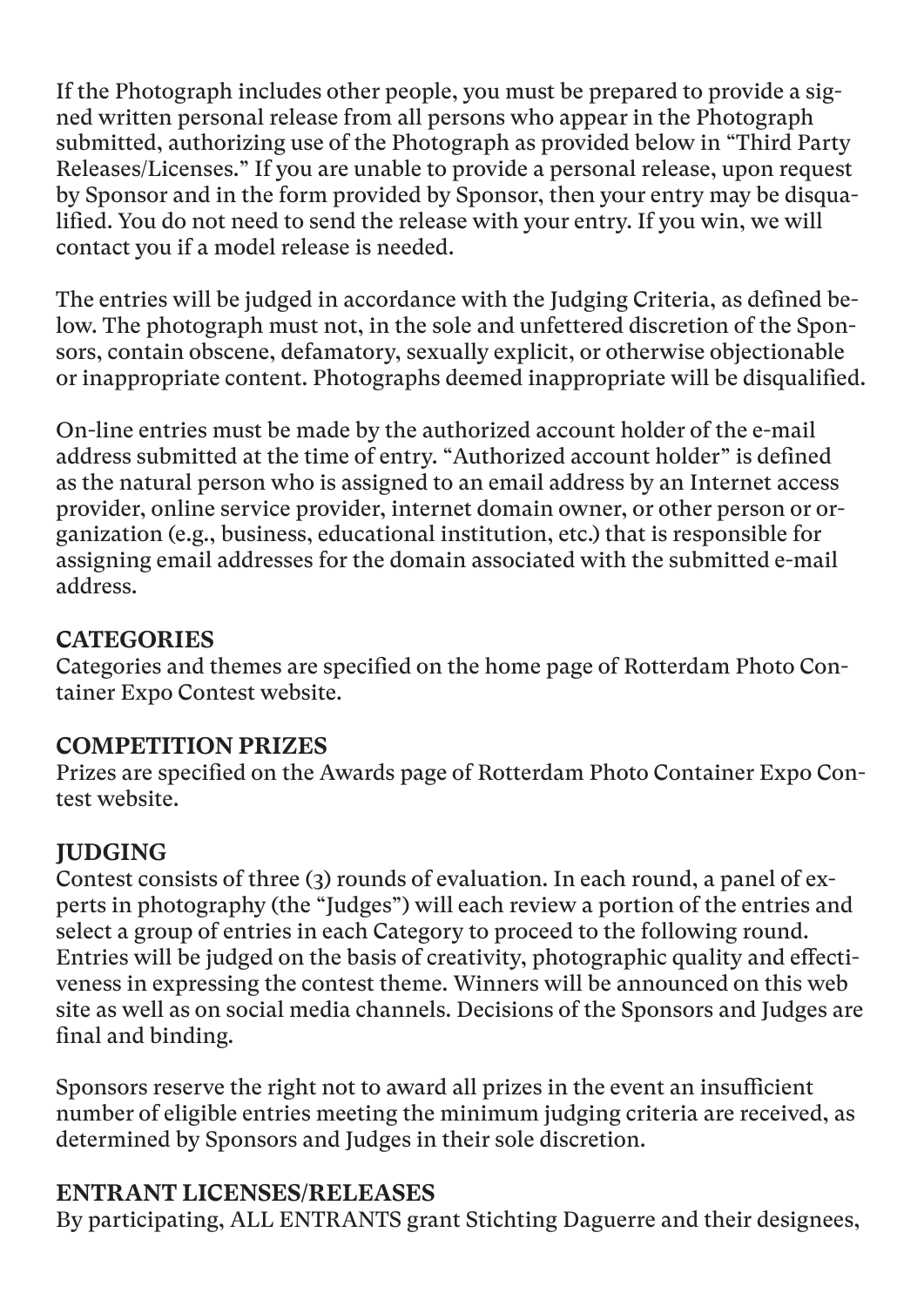licensees or affiliates (the "Authorized Parties") the right to reproduce, distribute, display and post the entries online, and in promotions directly related to the Rotterdam Photo Contest, so that audience members may view all competing entries.

By participating, each WINNER grants to the Authorized Parties a non-exclusive license for use of his/her winning entry in connection with the Rotterdam Photo Contest and promotion of the Rotterdam Photo Contest, including but not limited to print or digital publication and public exhibitions showcasing the winners. Authorized Parties will not be required to pay any additional consideration or seek any additional approval in connection with such use.

If the photograph contains any material or elements that are not owned by the entrant and/or which are subject to the rights of third parties, and/or if any persons appear in the photograph, the entrant is responsible for obtaining, prior to submission of the photograph, any and all releases and consents necessary to permit the exhibition and use of the photograph in the manner set forth in these Official Rules without additional compensation. If any person appearing in any photograph is under the age of majority in their state/province/territory of residence the signature of a parent or legal guardian is required on each release.

COPYRIGHT OVER EACH ENTRY REMAINS THE PROPERTY OF ITS RESPEC-TIVE ENTRANT.

#### **THIRD PARTY RELEASES/LICENSES**

Winners authorize Stichting Daguerre to reproduce, distribute, and display the photograph entry in connection with the Rotterdam Photo Container Expo Contest and promotion of the Rotterdam Photo Container Expo Contest, in any media including but not limited to: publication in the Rotterdam Photo Container Expo website showcasing the winners, and in exhibits and promotions related to the Rotterdam Photo Container Expo Contest.

# **LIMITATION OF LIABILITY**

By participating, entrants agree to release, discharge and hold harmless Stichting Daguerre, and each of their respective partners, affiliates, subsidiaries, advertising agencies, agents and their employees, officers, directors, and representatives from any claims, losses, and damages arising out of their participation in this Contest or any Contest-related activities and the acceptance and use, misuse, or possession of any prize awarded hereunder.

Sponsors assume no responsibility for any error, omission, interruption, deletion, defect, or delay in operation or transmission; communications line failure; theft or destruction of or unauthorized access to Contest entries or entry forms; or alteration of entries or entry forms.

Sponsors are not responsible for any problems with or technical malfunction of any telephone network or lines, computer online systems, servers or providers,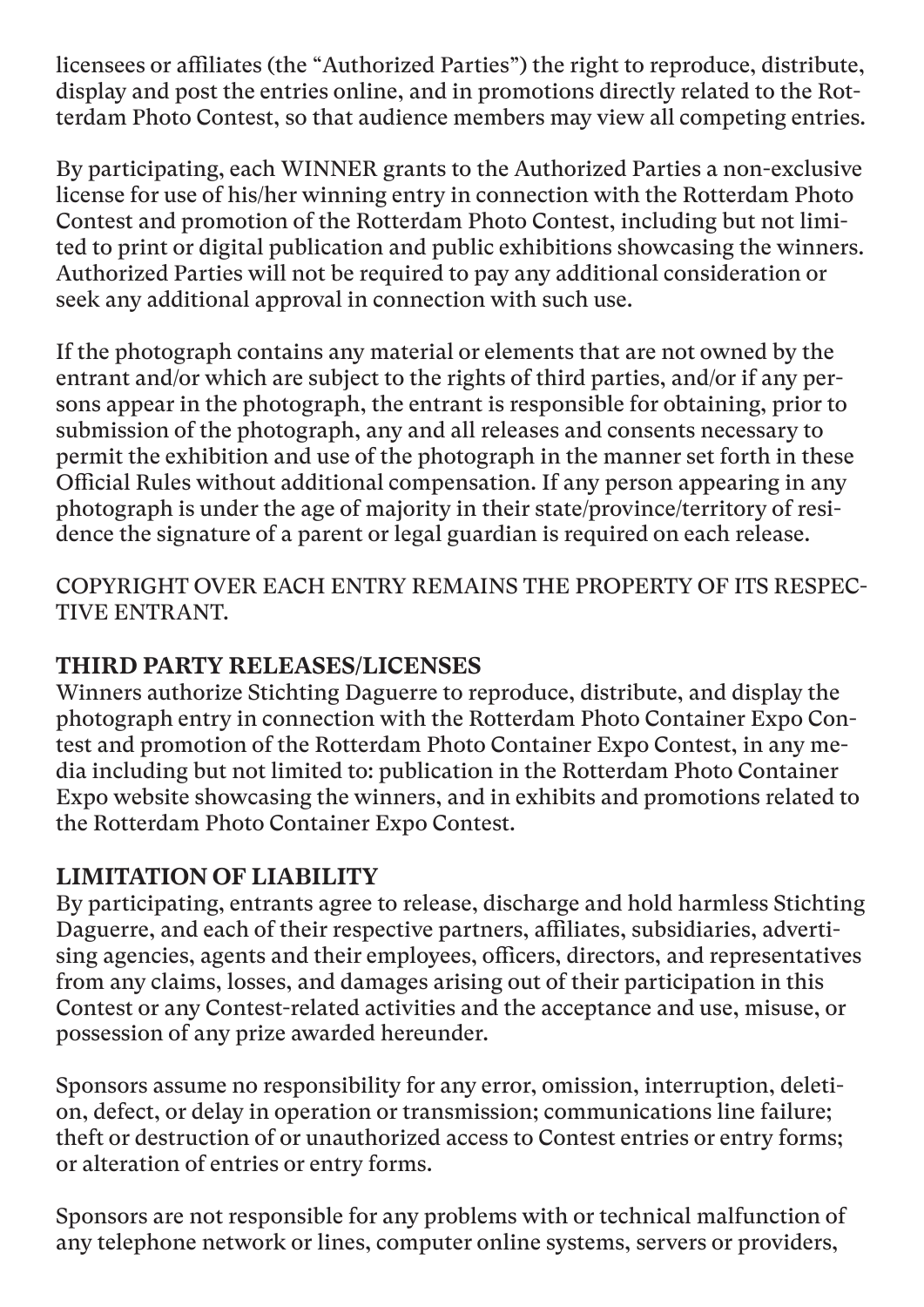computer equipment, software, failure of any email entry to be received on account of technical problems or traffic congestion on the Internet or at any Web site, human errors of any kind, or any combination thereof, including any injury or damage to entrants' or any other persons' computers related to or resulting from participation, uploading or downloading of any materials related to this Contest.

# **CONDITIONS**

This Contest is subject to local laws and regulations. Certain restrictions may apply. Entries void if the Sponsor determines the entry to not be an original, or if the entries are illegible, incomplete, damaged, irregular, altered, counterfeit, produced in error or obtained through fraud or theft.

Participants also agree (a) to be bound by these Official Rules; (b) that the decisions of the Judges are final on all matters relating to the Contest; and (c) if he/ she wins that Sponsor may use each winner's name, photograph, likeness, and/or voice in any publicity or advertising relating to the Contest or future promotions without compensation or approval. All local taxes, fees and surcharges on prizes are the sole responsibility of the prize winners. In the event that the selected winner(s) of any prize are/is ineligible or refuses the prize, the prize will be forfeited and Sponsors, in their sole discretion, may choose whether to award the prize to another entrant.

# **RIGHT TO CANCEL OR SUSPEND CONTEST/FESTIVAL**

If for any reason the Contest is not capable of running as planned, due to infection by computer virus, bugs, worms, trojan horses, denial of service attacks, tampering, unauthorized intervention, fraud, technical failures, or any other causes beyond the control of Sponsors that corrupt or affect the administration, security, fairness, integrity, or proper conduct of this Contest, Sponsors reserve the right, at their sole discretion, to disqualify any individual(s) who tamper with the entry process, and/or to cancel, terminate, modify, or suspend the Contest. If Sponsors elect to cancel or terminate the Contest, Sponsors will not retain any rights in the submitted photographs and will return the entry fees.

Due to safety reasons (a storm/fire/pandemic or others) the sponsor can cancel the festival. No fees or costs made by participants are refunded. In case of a second wave of Covid-19 or a lockdown, the festival will officially move to the 30th of June till the 3th of July 2022. All selected photographers will automatically move with the festival. If your work is selected by the jury, we inform you as soon as possible not later than 2 weeks. We then ask you to confirm your participation. If you have any questions ask the organisation (sponsor) before you make your final decision to participate at Rotterdam Photo festival. If you cancel your participation later than December 5th, 2021, the organisation (sponsor) has to charge you 50% of the fee you submitted your work for.

• Full container  $\epsilon$ 375,-